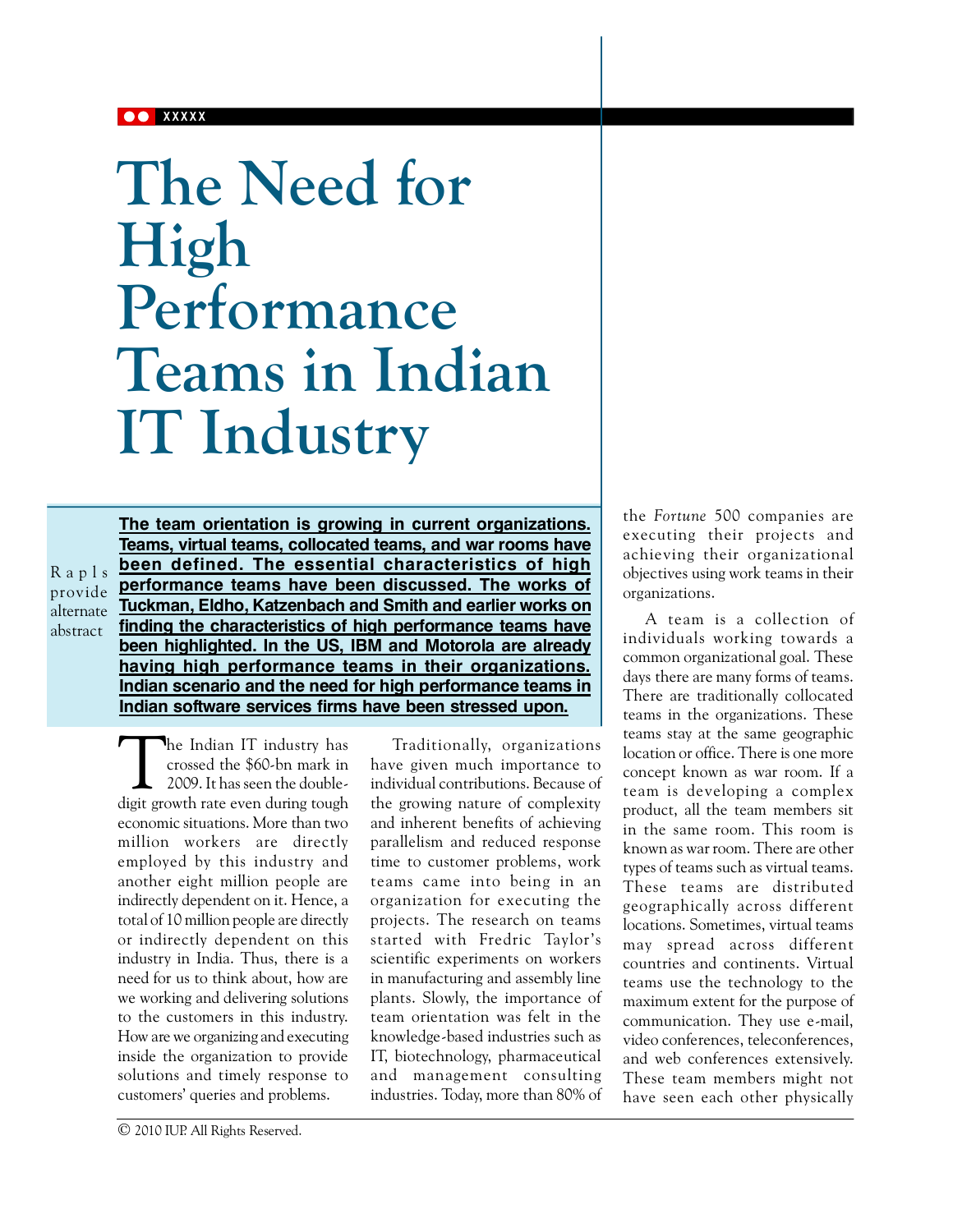$| \bullet \bullet |$ 

before the starting of or during the project. However, they all work towards the common goal and develop the product. Indian IT firms like TCS, Infosys, Wipro, and HCL use this kind of teams very extensively. In high technology and product development companies such as Intel, Nokia, IBM, HP, Sun, and Microsoft one can find war rooms frequently.

Modern day objective of these IT firms is to achieve more productivity using project teams. What western organizations are looking for is high performance in work teams. One can find high performance teams in the US in organizations like IBM, Microsoft, HP and Motorola. The high performance teams exceed organizational expectations, increases the revenues, and reduces the costs for the organizations.

There are different schools of thought for a team to become a high performance team. According to Tuckman's theory, a team becomes performing team once it crosses the stages such as forming, storming, and norming. Later, the team becomes a performing team. According to Katzenbach & Smith, a team can be called a high performance team once it crosses the stages of work group, pseudo team, potential team and real team. The next stage of real team is when the team becomes a high performance team. Even the senior management works as a team in modern organizations.

More than 80% of the *Fortune* 500 companies are achieving their organizational objectives using teams. Team orientation is growing much in knowledge-based industries such as IT, pharmaceutical, and biotechnology

#### *G P Sudhakar* Faculty Member, ISIT, Hyderabad.

The author can be reached at purna24@hotmail.com

### *Dr. Ayesha Farooq*

Lecturer, Department of Business Administration, Faculty of Management Studies & Research, Aligarh Muslim University, Aligarh. The author can be reached at ayesha\_farooq@yahoo.com

#### *Dr. Sanghamitra Patnaik*

Faculty Member and Mentor, Mentoris School of Management, Hyderabad. The author can be reached at sanghamitra18patnaik@gmail.com

industries. Scientists are working in teams in space research and high technology areas. Every organization is trying to achieve high performance using teams. High performance teams became the area of concentration for research community in human resources and organizational behavioral areas of management.

Jon R Katzenbach and Douglas K Smith (1993) have defined a team in their *Harvard Business Review* article "The Discipline of Teams" as "a small number of people with complementary skills who are committed to a common purpose, set of performance goals, and approach for which they hold themselves mutually accountable."

According to Jon R Katzenbach and Douglas K Smith (2005), a high performance team is "a team that outperforms all other like teams by an order of magnitude and also outperforms all reasonable expectations given its composition. It is identifiable by its results and by the individual members' commitment to one another, a commitment that transcends the team situation."

Usually, high performance teams have a common purpose/goal, regularly meets deadlines, are costeffective, generates profits for the organization, are self-managing teams, exhibits collective decision making and shared leadership, and has proper conflict management.

#### **Characteristics of High Performance Teams**

High performance teams in organizations exhibit certain characteristics. They have a common purpose, objective and goal. Team members in high performance teams exhibit mutual trust and mutual respect. There is personal commitment from team members towards the project and organization. Team members exhibit interpersonal commitment as well. They care for the growth and well-being of the fellow team members. There is shared leadership in the team. Team leader changes informally based on the situation. Whoever is known and confident in that situation, he or she takes care of the situation.

There is group decision making in the team. They collectively solve the problems. They welcome conflicts and manage them effectively. Team members communicate effectively in the team. Team members feel accountable and also exhibit mutual accountability towards the project. They speak openly and share their concerns with others. Instead of reporting to the team leader, they update the fellow team members, take their consent and approvals frequently. They feel that they belong to the team. Also, the high performance teams look to satisfy all the stakeholders of the project. Usually, the team members in high performance teams have